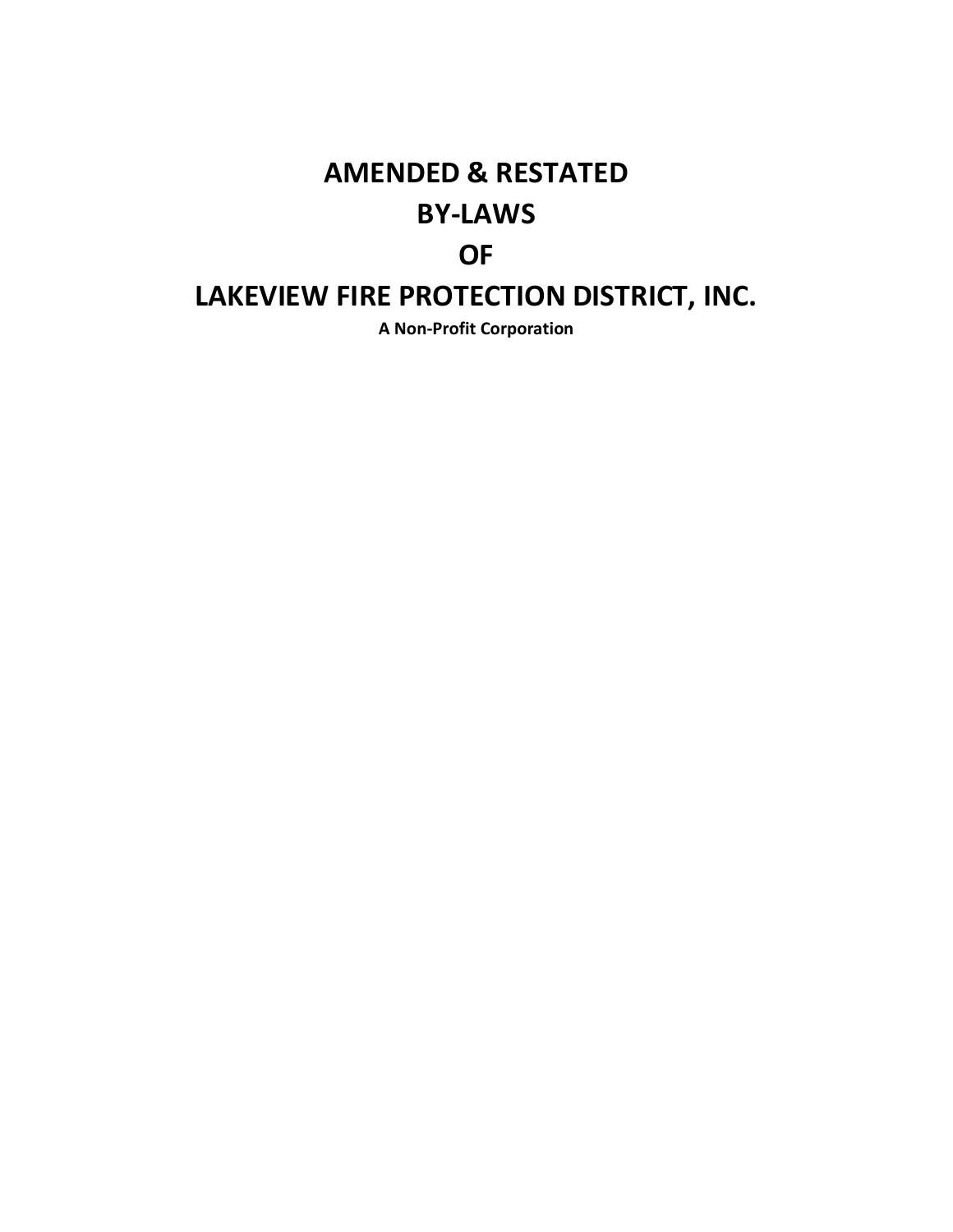## **ARTICLE I –IDENTIFICATION**

**Section 1.1 Name:** The name of the Corporation is Lakeview Fire Protection District, Inc. hereinafter referred to as "Corporation".

**Section 1.2 Principal Office:** The address of the principal office of the Corporation is 21289 Phyllis Drive, Lake View AL 35111. The Corporation may have such other offices either within or without the State of Alabama as the Members may designate or as the business of the Corporation may from time to time require.

## **ARTICLE II – MEETING OF MEMBERS**

**Section 2.1 Management:** The business of the Corporation shall be under the management of the Board of Directors and officers.

**Section 2.2 Meetings:** The annual meeting of the Members of the Corporation shall be held on the third Tuesday of October of each year, at 7:00 PM if not a legal holiday and if a legal holiday, then on the next day following, or such other date may be prescribed by the President for the purpose of

- A. Considering and acting upon the reports of officers and Directors
- B. Transacting such other business as may come before the meeting

**Section 2.3** Special Meetings: Special meetings of the Members may be held at any time whenever called by the President, a majority of the Board of Directors, or by any Members whose number is equal to or greater than one-third the total Membership.

**Section 2.4 Notice:** Notice of any member meeting of the Corporation shall be given to the Members of the Corporation by posting of a notice which specifies the time, date, place and general purpose of the meeting along with a preliminary agenda. Notice shall be posted not less than 14 days prior to the meeting, or as is otherwise authorized by the Alabama Open Meetings Act. Notice shall be posted at the following locations:

- The Corporation Business office
- Each Fire Station
- Lake View City Hall and Fire Station 2
- Community Boards at Tannehill General Citgo on (22732 Bucksville Rd)
- The Club at this Lakeview (21026 Agnes Drive).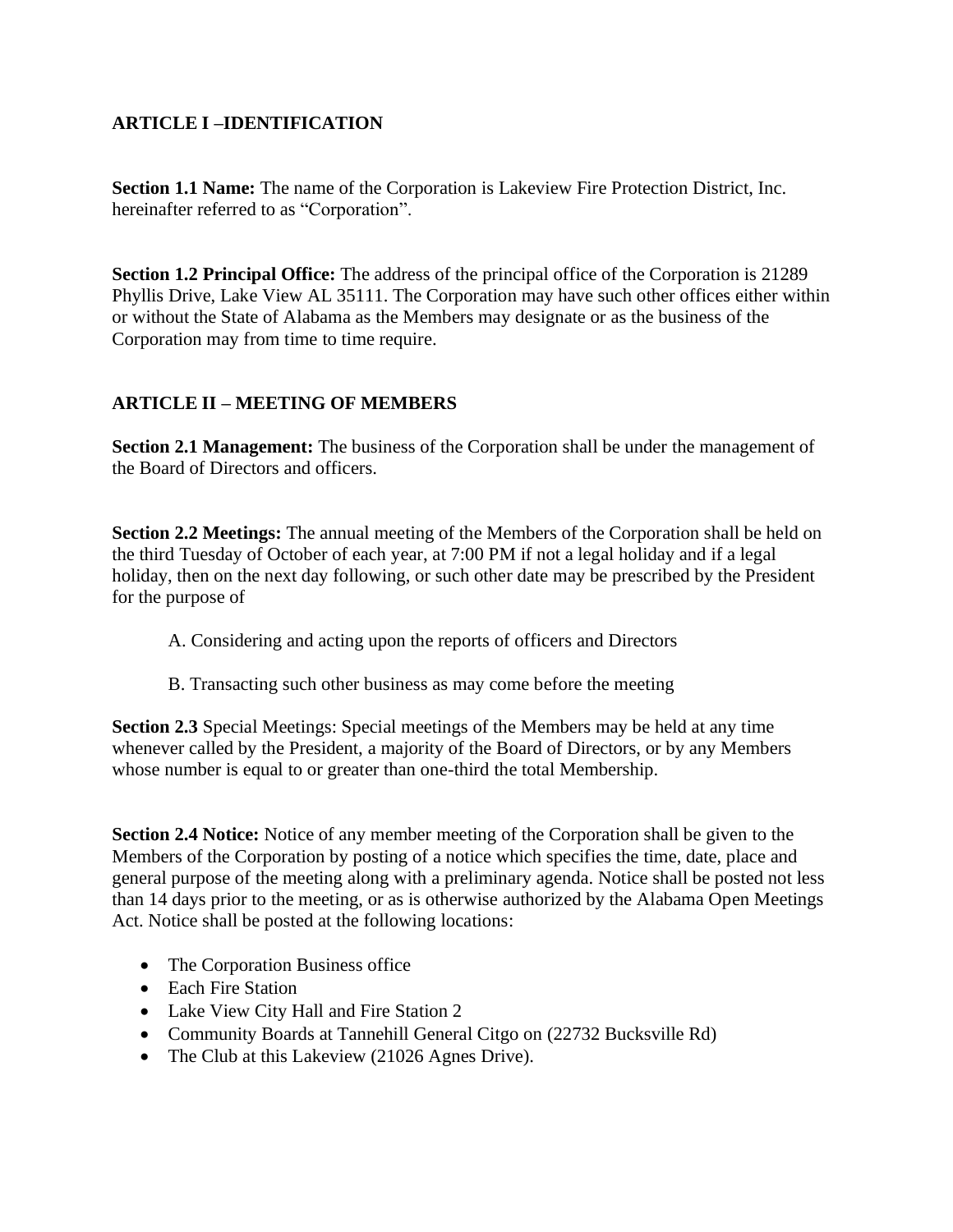**Section 2.5 Waiver:** Any Member may waive notice of any meeting of Members by a written waiver of notice signed by such Member before, at, or after such meeting. Meetings may be held by conference telephone call or by like means in accordance with Section 10-2A-65(c) of the Code of Alabama 1975.

**Section 2.6 Proxy:** At any meeting of the Members, a Member may vote either in person or by written proxy on an official proxy form provided by the District and delivered to the business office within 10 days prior to the meeting to allow for verification.

**Section 2.7 Quorum:** For the transaction of business at any meeting of the Members, the Members present shall have the power to conduct the meeting without notice other than announcement at the meeting.

**Section 2.8 Voting:** All questions and elections shall be determined by a majority vote of the Members present at any meeting, except as otherwise provided by law.

**Section 2.9 Place:** The Board of Directors may designate any place either within or without the State of Alabama as the place of meeting for any annual or special meetings of the Members. In the absence of any designation, all meetings shall be held at the principal office of the Corporation.

**Section 2.10 Voting Record:** At least ten days before each meeting of the Members, the Secretary shall make a complete list of the Members entitled to vote at such a meeting. Such list shall be prepared in alphabetical order and shall show the address of each Member. The list shall be kept on file at the principal office of the Corporation and shall be subject to inspection at any time during normal business hours by any Member making written request therefore. The list shall be produced and kept open at the time and place of the meeting and shall be subject to inspection by any Member during the meeting.

## **Article III – Meeting of Directors**

**Section 3.1 Monthly Meeting:** The monthly meeting of the Directors of the Corporation shall be held on the third Tuesday of each month at 7:00 PM if not a legal holiday. If the date falls on a legal holiday the meeting shall be held the following day (at a time to be determined by the Board of Directors) or such other date as may be prescribed by the President for the purpose of:

A. Considering and acting upon the reports of the officers and the Fire Chief; and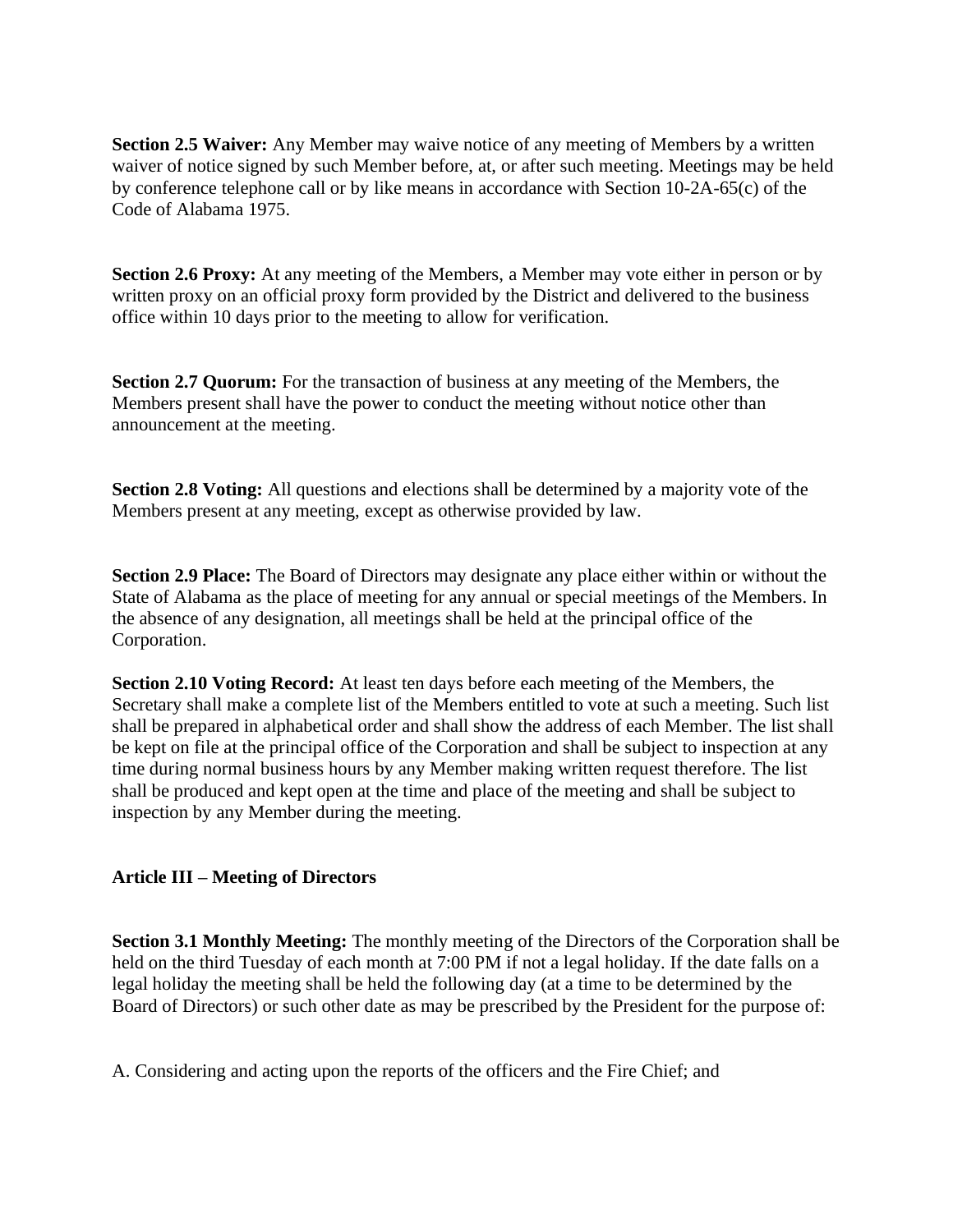B. Transacting such other business as may come before the meeting

**Section 3.2 Special Meetings:** Special meetings of the Directors may be held at any time whenever called by the President or a majority of the Directors with notice provided as is authorized by the Alabama Open Meetings Act.

**Section 3.3 Notice:** Written notice of special meeting shall be given to each Director at his address as it appears on the books of the Corporation. Notices of special meetings shall specify the purpose, place, day and hour of the meeting. Notice shall be given no less than two (2) days nor more than ten (10) days before a special meeting or as is otherwise authorized by the Alabama Open Meetings Acts.

**Section 3.4 Quorum:** For the transaction of business at any meeting of the Directors, a majority of the said Directors must be present in person, except as otherwise provided by law. In the event any Director should miss three (3) consecutive meetings he may be removed by majority vote of the remaining Directors and his replacement elected by like vote.

**Section 3.5 Place:** The Board of Directors may designate any place either within or without the State of Alabama as the place of meeting for any annual or special meetings of the Directors. In the absence of such designation, all meetings shall be held at the principal office of the Corporation.

**Section 3.6 Directors:** Only two Lakeview Fire Protection District firefighters and no career firefighters employed by Lakeview Fire Protection District shall serve on the Board of Directors at the same time.

#### **Article IV – The Officers**

**Section 4.1 Officers:** The Officers of the Corporation shall be elected by the Board of Directors and shall consist of a President, a Vice – President, a Secretary, and a Treasurer.

**Section 4.2 Election:** The Directors at their annual meeting shall elect a President, a Vice-President, a Secretary, and a Treasurer, and such other officers as shall be deemed appropriate. One person may hold no more than one office.

**Section 4.3 Other Agents:** The Directors may elect such other officers and agents as they shall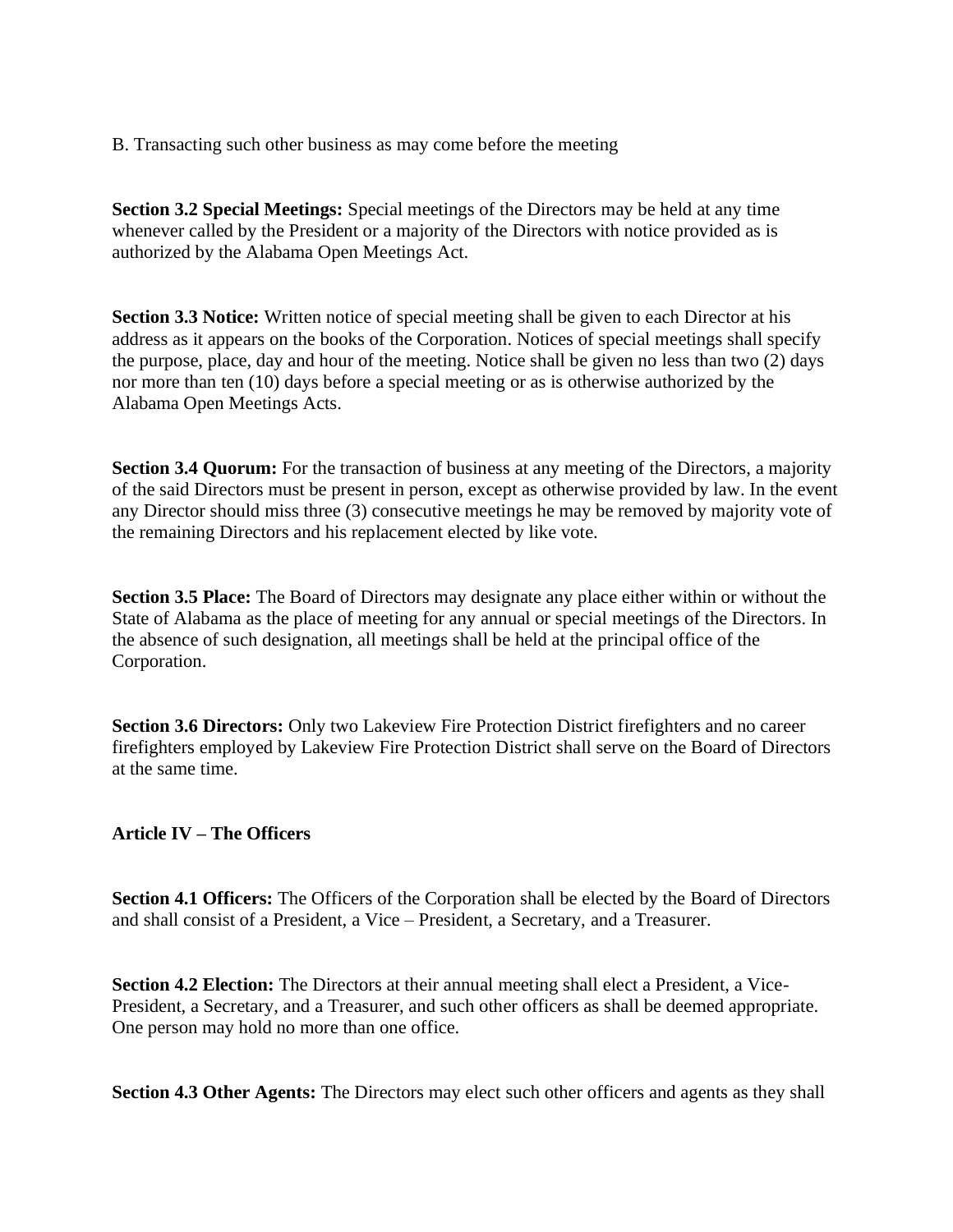deem appropriate. Such officers and agents shall exercise such powers and perform such duties as shall be fixed by the Directors.

**Section 4.4 Term of Office:** The term of office for an officer shall be the twelve-month period following election and until a successor is duly elected and qualified or until his earlier death. Any vacancy occurring in any office of the Corporation shall be filled by vote of the Directors until the next annual meeting of the Members when the person so elected shall be confirmed by the Members.

**Section 4.5 Removal:** Any officer elected by the Directors may be removed at any time with or without cause by vote of the Directors.

**Section 4.6 Duties:** Each officer shall have the duties usual and customary to his office or as hereafter set by resolution of the Directors, including but not limited to the following:

*A. President:* The President shall be the chief executive officer of the Corporation. He shall preside at all meetings of the Members and shall have the general supervision and management of the business of the Corporation. The President shall see that all orders and resolutions are carried into effect. The President shall have authority to execute instruments and documents on behalf of the Corporation in the ordinary course of the business.

*B. Vice-President:* The Vice-President shall have the same authority as the President in the event the President is unable to perform his duties and shall have such duties as are assigned by the President.

*C. Secretary:* The Secretary shall attend all meetings of the Members and Board of the Directors and shall record all votes and minutes of all meetings in a book to be kept for that purpose. The Secretary shall give notice of all Member's and Director's meetings and shall be custodian of the corporate records.

*D. Treasurer:* The Treasurer shall have custody of the Corporation's funds and securities and shall keep full and accurate accounts of receipts and disbursements in books belonging to the Corporation. The Treasurer shall deposit all monies and all valuable effects in the name of the Corporation in such depositories as may be designated by the Directors, except such petty cash funds as may be provided by the Directors. Such funds so deposited shall be subject to withdrawal on checks signed by the treasurer, President or by such other person as the Director may designate.

#### **Article V- Amendments**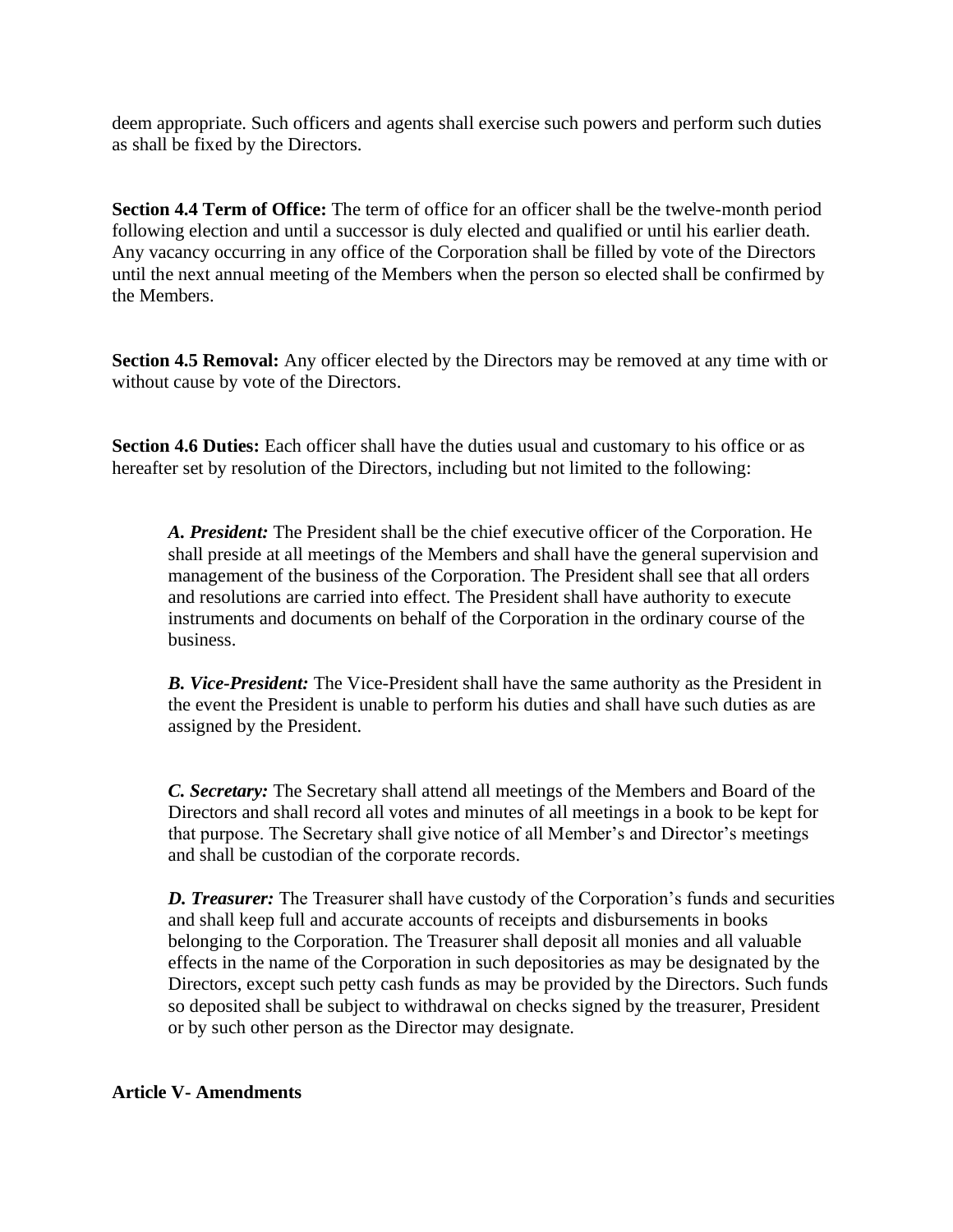Amendments: These By-Laws may be amended or repealed, and new By-Laws may be adopted by the Members at any meeting of the Members or at a special meeting of the Members called for such purpose.

#### **Article VI – Fire Chief**

Fire Chief: The Fire Chief shall be both elected and, if need be, removed by a ¾ majority vote of the Board of Directors. The Fire Chief shall formulate the rules and regulations to govern the Fire Department, and shall be responsible for the personnel, morale, general efficiency of the department and the day-to-day operation of the District and Administrative Office. The Fire Chief shall determine the number and kind of companies of which the department is to be composed and shall determine the response of such companies to alarms. The Fire Chief shall, at least monthly, conduct suitable drills or instruction in the operation and handling of equipment, first aid and rescue work, salvage, a study of buildings in the district, fire prevention, water supplies and all other matters generally considered essential to good firemanship and safety of life and property from fire. He shall preside at all fire department meetings. The Fire Chief is further required to assist all lawful authorities in suppressing the crime of arson by investigation or causing to be investigated the cause, origin, and circumstance of all fires. The Fire Chief shall report monthly to the Board of Directors of the Corporation the condition of the apparatus and equipment, the number of fires during the month, their location and cause, the date of same and the loss occasion thereby.

In addition, the Fire Chief shall report the number and purpose of all runs made whether for fires, or otherwise, and the number of Members responding to each fire or other run. The Fire Chief shall make an annual report to the Corporation within one month after the close of the fiscal year, such report to include the information specified above, together with comparative data for previous years and recommendations for improving the effectiveness of the department.

#### **Article VII – Notices**

Notices: Whenever the provisions of these By-Laws or the laws of the State of Alabama require notice to be given to any Member, notice shall be given by reminders at monthly meetings, community announcements, bulletin boards, and all social media and internet outlets on which the department maintains a presence. Any Member may waive any notice to be given by law, the Articles of Incorporation, or the By-Laws.

#### **Article VIII – Fiscal Year**

Fiscal Year: The fiscal year of the Corporation shall begin on the first day of October and end on the last day of September in each year.